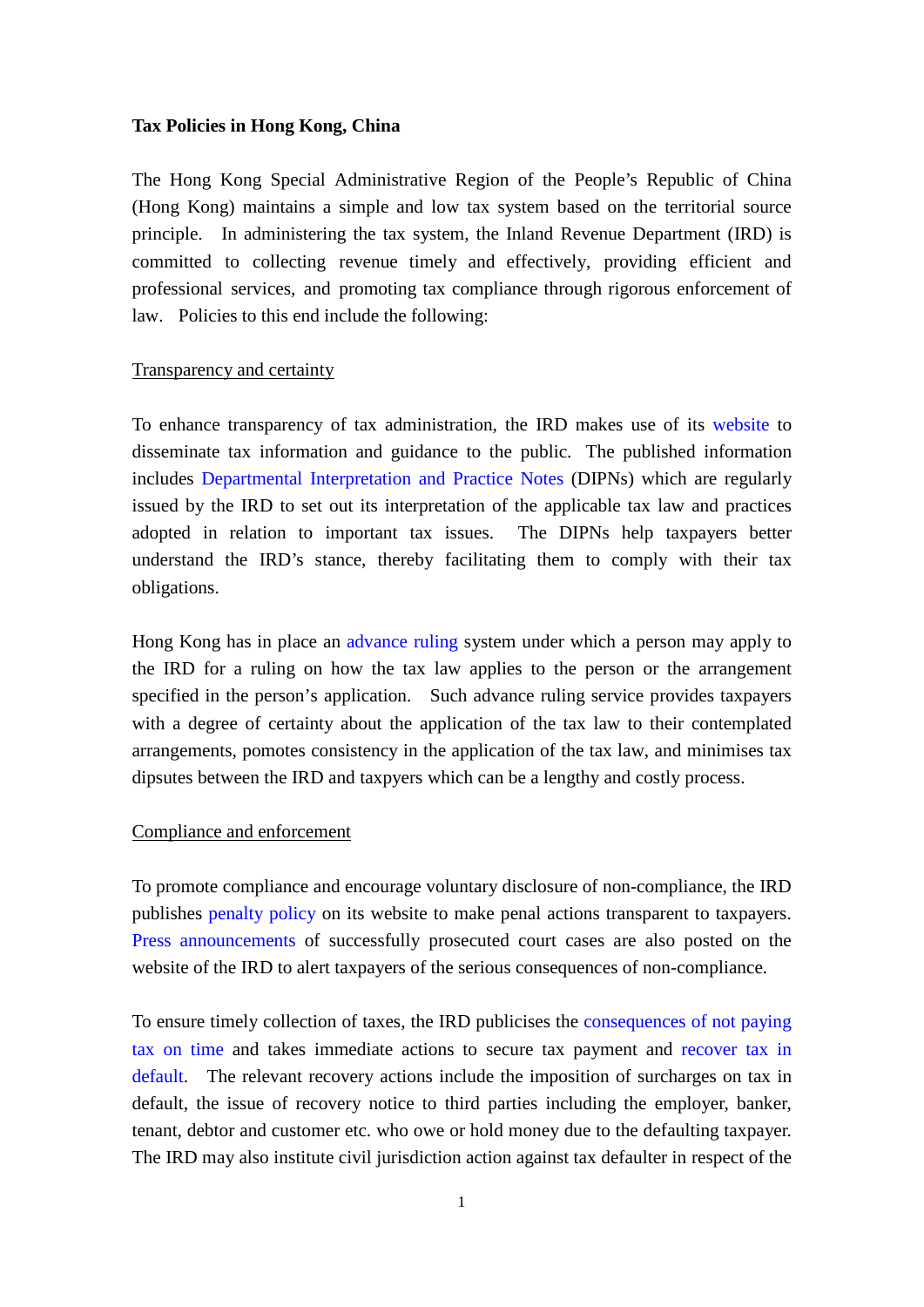overdue tax.

# International tax co-operation

Hong Kong strives to expand its network of [comprehensive avoidance of double](https://www.ird.gov.hk/eng/tax/dta_cdta.htm)  [taxation agreements](https://www.ird.gov.hk/eng/tax/dta_cdta.htm) with its trading and investment partners. The agreements are conducive to reducing tax burdens on individuals and enterprises and eliminating uncertainties over tax liabilities resulting from their cross-border activities.

Hong Kong has all along been supportive of international efforts to enhance tax transparency and combat cross-border tax evasion. Hong Kong has in recent years implemented a number of international tax initiatives including the automatic exchange of financial account information in tax matters and the package of measures to counter Base Erosion and Profit Shifting (BEPS), both promulgated by the Organisation for Economic Cooperation and Development (OECD).

As to the two-pillar solution to address the tax challenges arising from the digitalisation of the economy announced by the OECD (commonly referred to as BEPS 2.0 package), Hong Kong is actively participating in the OECD's discussions of the detailed rules. It is anticipated that legislative amendments will have to be pursued to provide a legal framework for implementing the BEPS 2.0 package. While the appropriate response measures for Hong Kong are yet to be decided, the general direction formulated is as follows:

- to implement the BEPS 2.0 package according to international consensus;
- to minimise the impact on local small and medium enterprises where possible and strive to maintain the simplicity, certainty and fairness of the tax regime of Hong Kong;
- to safeguard the taxing rights of Hong Kong and at the same time minimise the compliance burden on affected corporations;
- to improve the business environment and enhance the competitiveness of Hong Kong, with a view to attracting multinational corporations to invest and operate in Hong Kong.

# COVID-19 pandemic